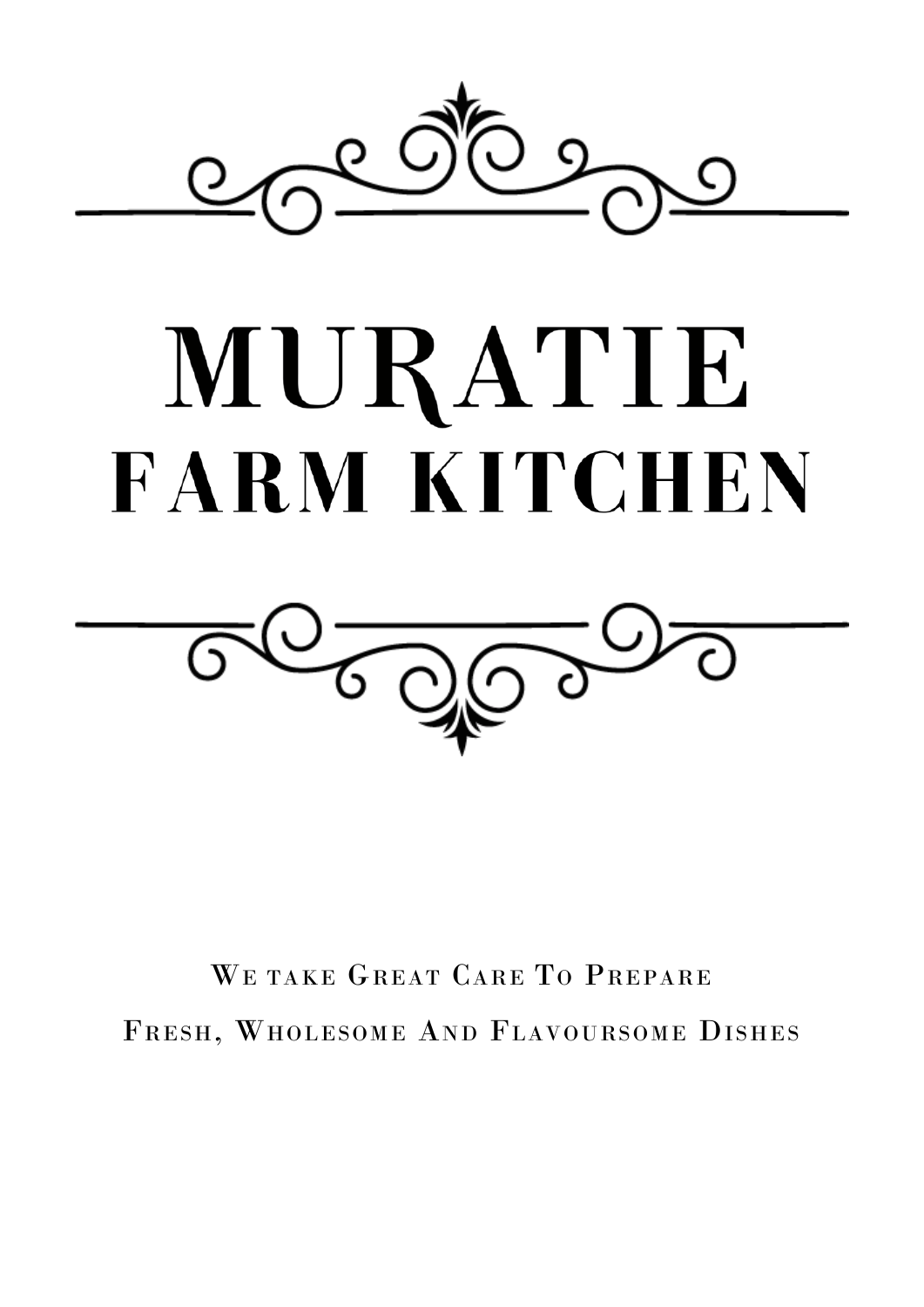## B R E A K F A S T M E N U *(SERVED FROM 09H00 UNTIL 11H00)*

#### **HEALTHY BREAK FAST BOWL**

Home-made granola | Greek yoghurt Fresh seasonal fruit | Local honey

**85**

#### **MURATIE CLASSIC BREA K FAST**

Two fried eggs | Bacon | Boerewors Mushrooms |Tomato and onion relish Rustic fries| Toasted farm loaf

**110**

#### **FARM YARD OM ELETTE**

Three-egg omelette | Bacon | Mature cheddar |Chorizo Caramelised onions | Toasted farm loaf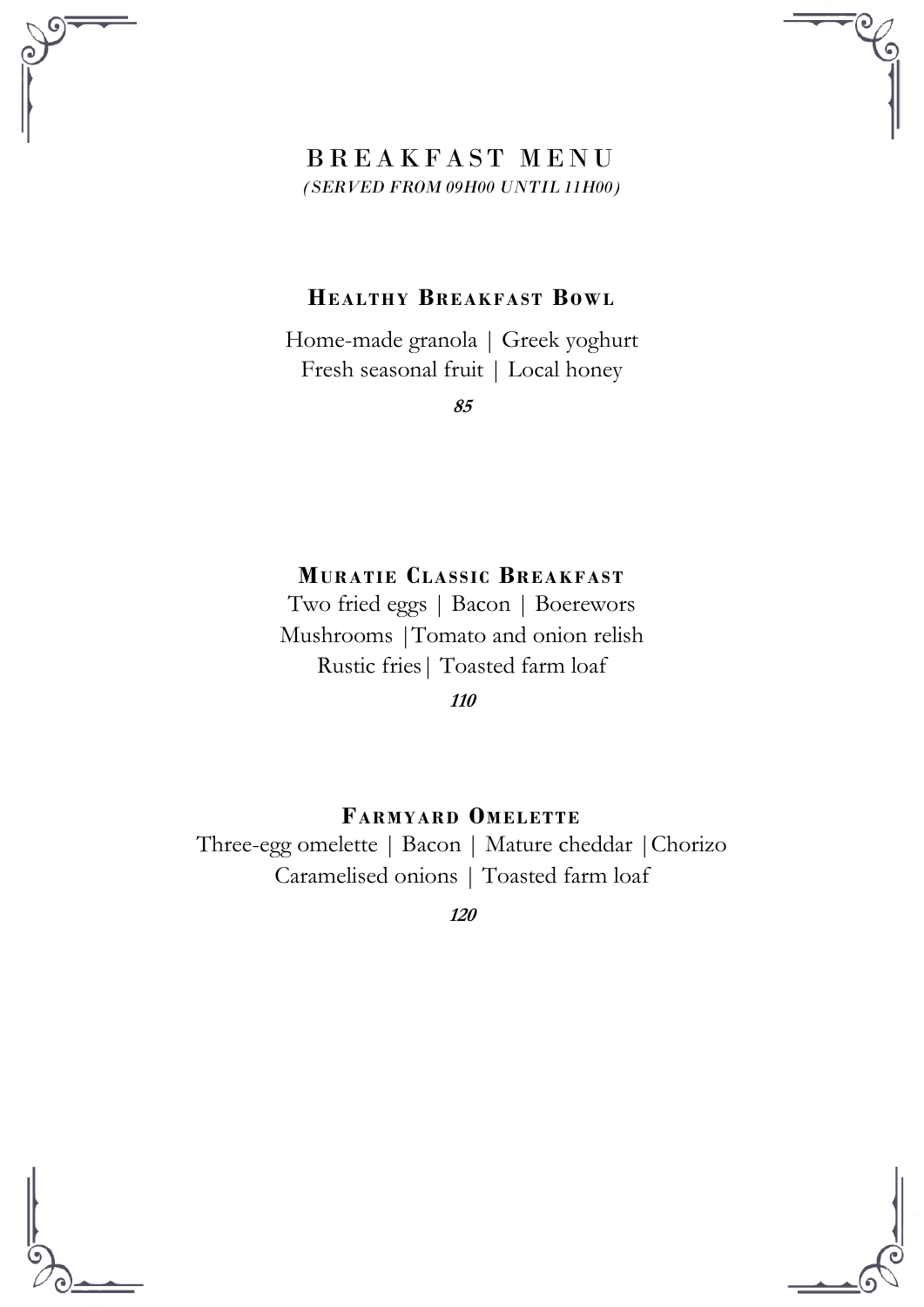### B R E A K F A S T M E N U *(SERVED FROM 09H00 UNTIL 11H00)*

#### **AVO CADO BREAK FAST**

Toasted farm loaf |Cream cheese| Avocado | Feta Two poached eggs| Basil pesto| Rocket

**110**

 $E$ **GGS BENEDICT** Bacon| Two poached eggs | Baby spinach Home-made ciabatta Sauvignon Blanc Hollandaise sauce

**110**

**SMUGGLERS RUN TOASTED SA NDWICH**

Bacon |Fried egg | Cheese Toasted farm loaf | Rustic fries

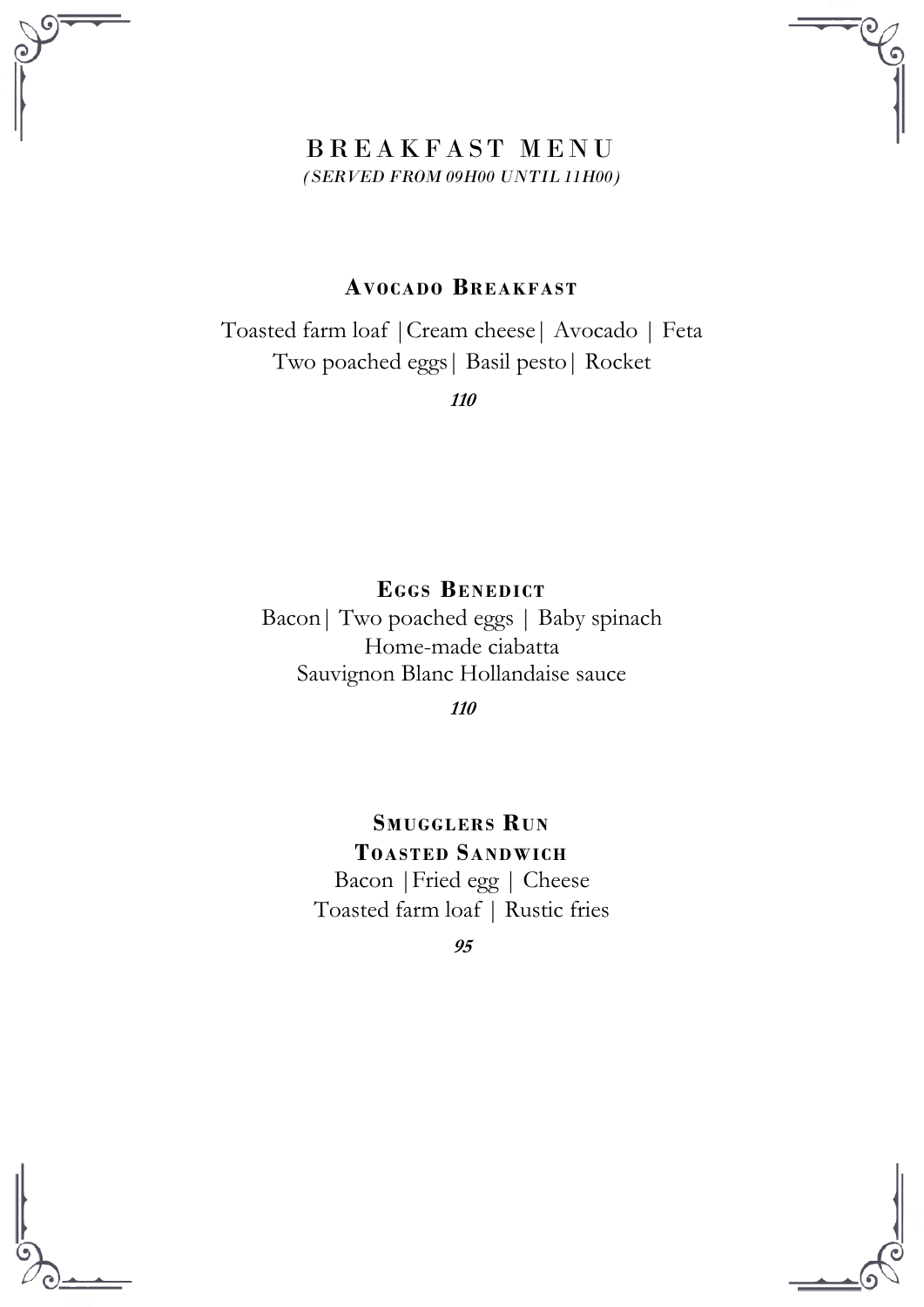# GREAT FOR SHARING

#### **CHEESE & CHARCUTER IE PLATTER**

A selection of hand-crafted, locally produced cured meats & cheeses Olives | Pickles | Baby tomatoes | Seasonal fruits Home-made bread

**250**

#### **LOCAL ARTISANAL CHEE SE PLATTER**

A unique selection of hand crafted, locally produced cheeses Olives | Pickles | Baby tomatoes | Seasonal fruits Home-made bread



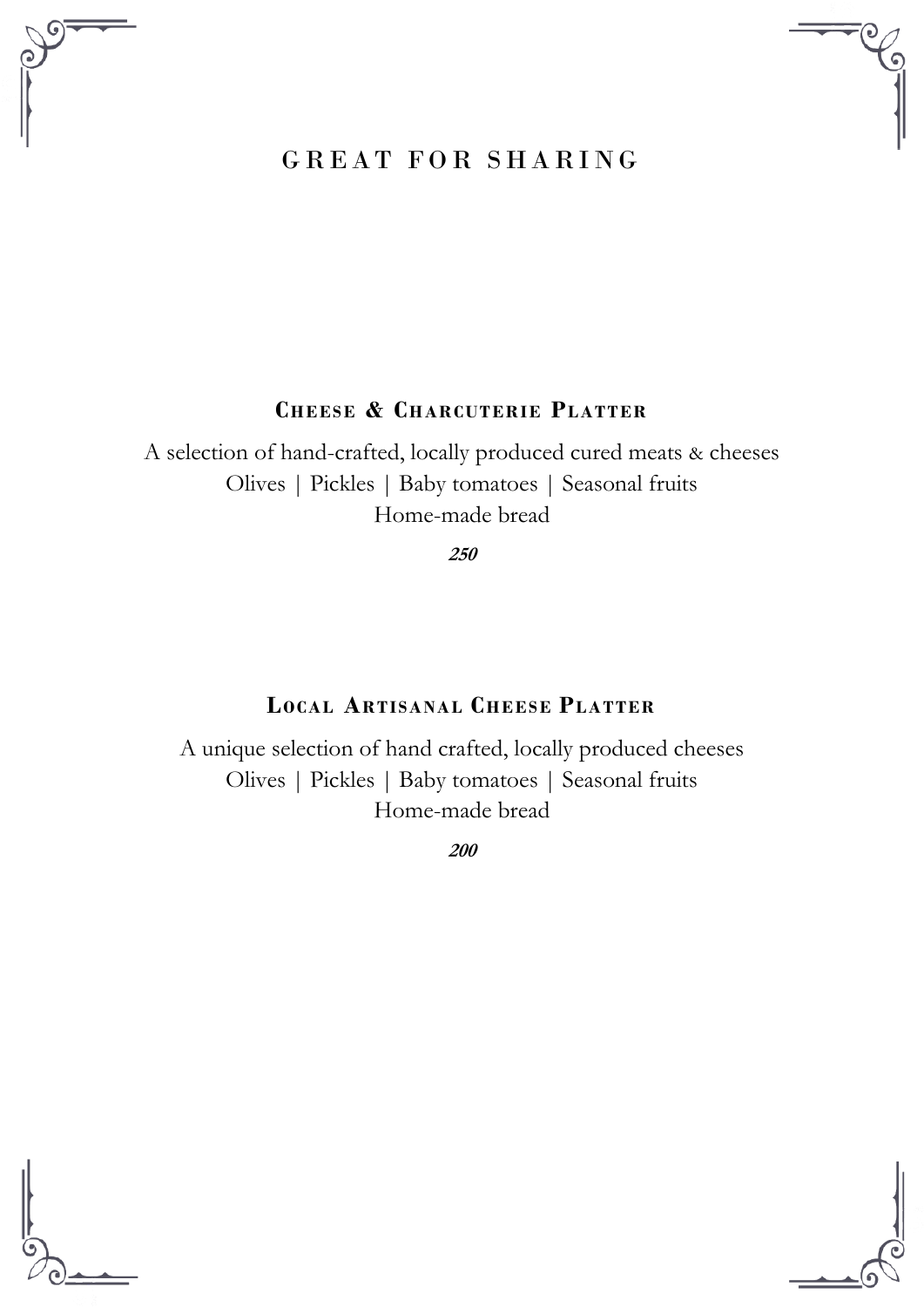# **STARTERS**

#### **FARM FRESH SOUP**

Ask your waitron

**95**

#### **BOB OTIE SAM OOSAS**

Five crisp Cape Malay beef samosas Sweet & spicy dipping sauce

**78**

*Laurens Campher Blended White*

#### ۱Ø **HOM E-MADE GNO CCH I**

Home-made potato gnocchi | Pan fried baby spinach Sundried cherry tomatoes |Crunchy almond butter drizzle

> **110** *Isabella Chardonnay*

#### **MEDITERRANEA N WARM SALAD** V

Pan fried red onions | Zucchini | Peppers | Olives Cherry tomatoes | Baby spinach

**120**

*Mr May Grenache Noir*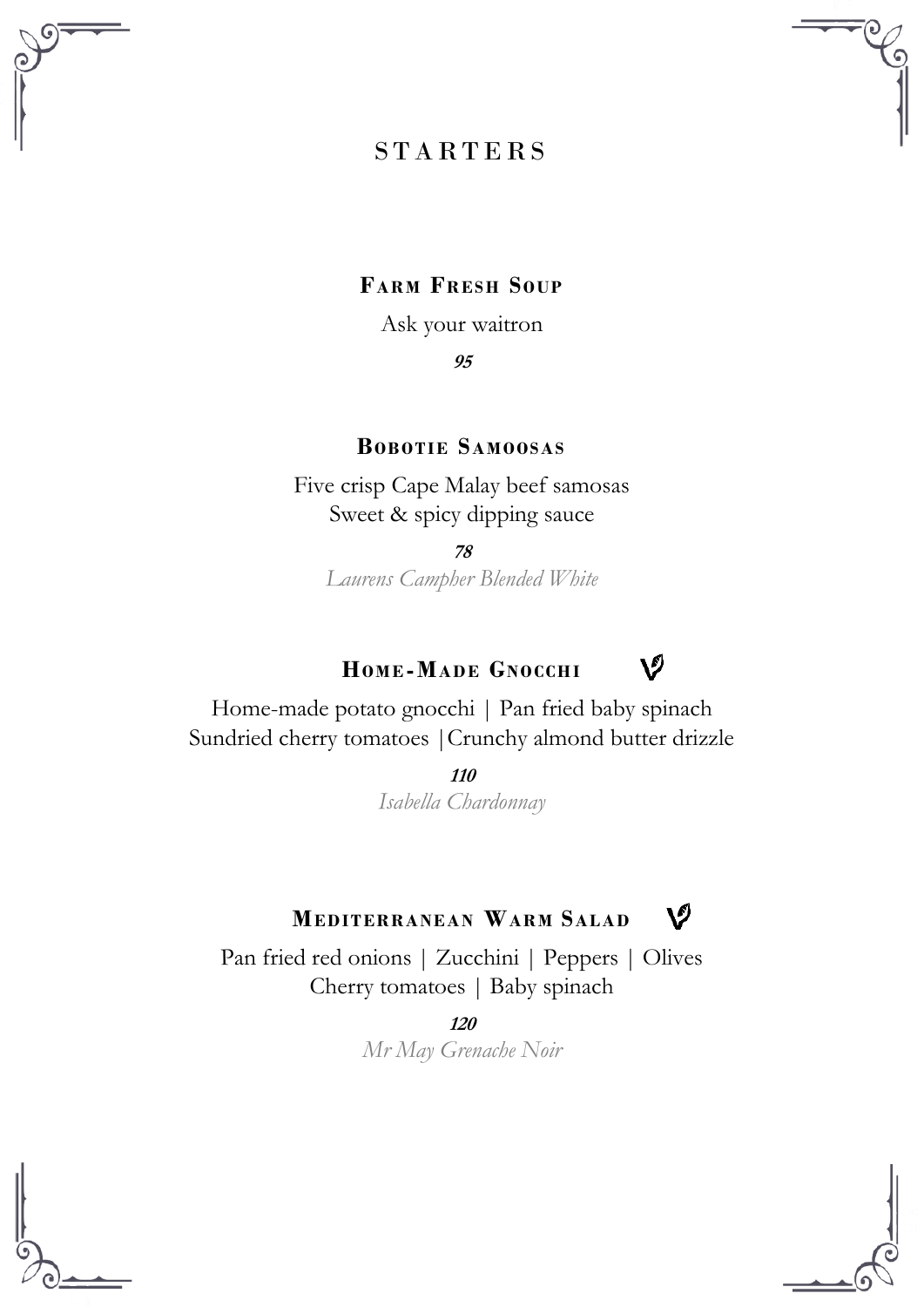# FARM LUNCH

#### **FISH OF THE DA Y**

Pan roasted fish | Golden candy beetroot | Pak choi Butter braised radish salad | Chardonnay cream

> **180** *Muratie Melck's Sauvignon Blanc*

#### **EXOTIC MUSHROOM RISOTTO**

١Ø

Exotic mushroom | Risotto | Rocket mix Truffle Oil | Parmesan shavings

> **170** *George Paul Canitz Pinot Noir*

#### **RUSTIC BURG ER**

Home-made 200g patty | Freshly baked rustic roll | Bacon Cheese | Lettuce | Tomato | Pickled Onion | Fries

> **160** *Muratie Melck'c Blended Red*

#### **KAROO AFVAL**

Lightly curried slow cooked lamb afval Fragrant rice | Caramelised carrots | Beetroot salad

> **185** *Ronnie Melck Shiraz / Laurens Campher*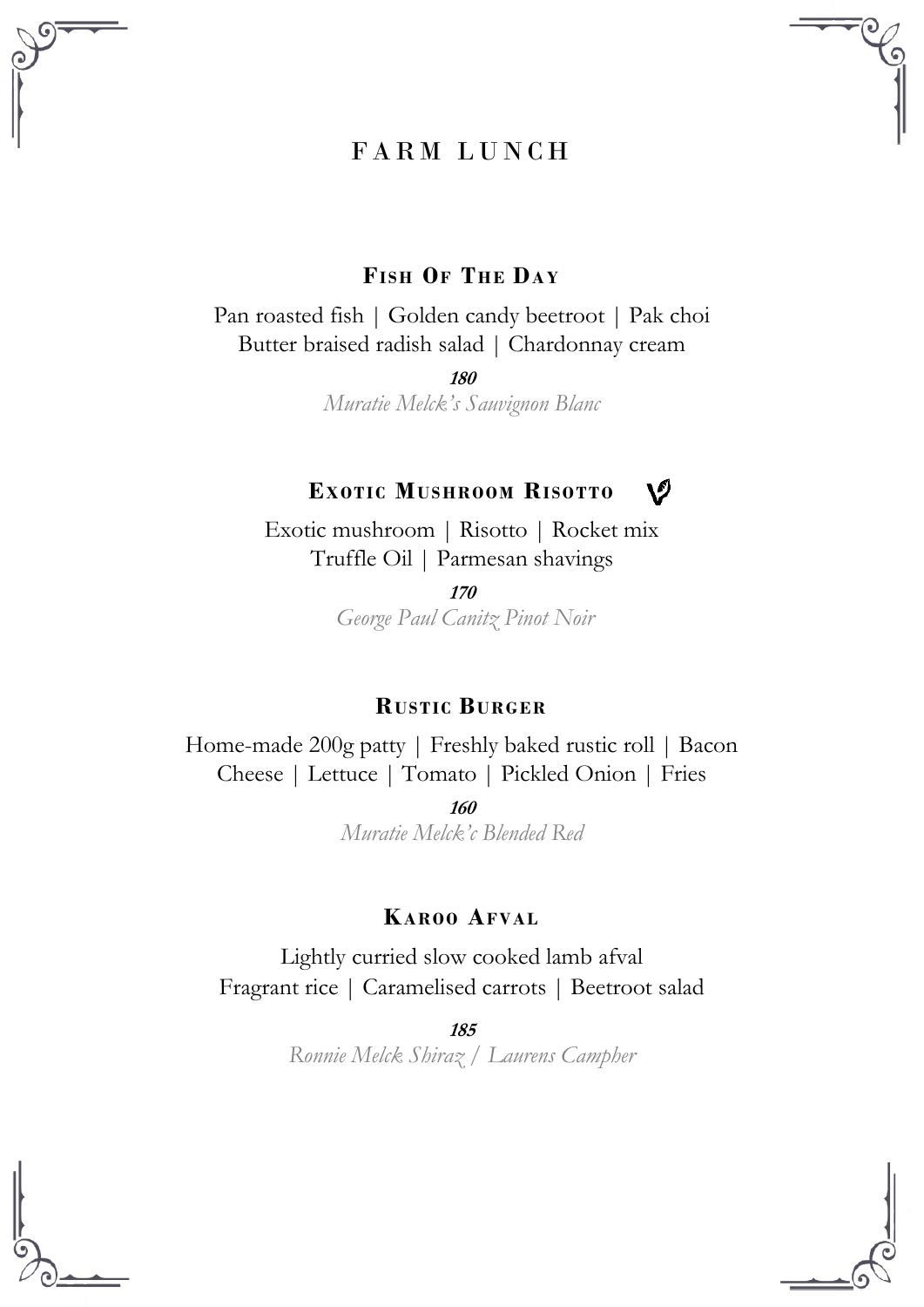# FARM LUNCH

#### **PAN ROASTED VENISON**

Pan roasted venison | Baby marrow | Roasted pickled onion Potato puffs | Rainbow carrots | Red wine jus

> **230** *Ansela van de Caab*

**LAM B SHANK**

Slow braised Karoo-style lamb shank | Rich lamb jus Creamed potatoes | Caramelised carrots | Seasonal garden vegetables

**240**

*Martin Melck Cabernet Sauvignon Family Reserve*

**SIRLOIN STEAK**

Beef steak 300g | Rustic fries Crispy onions | Side salad

**200**

*Alberta Annemarie Merlot*

**SAUCES:** Spicy chilli pepper cream | Classic red wine jus Café de Paris butter | Wild mushroom cream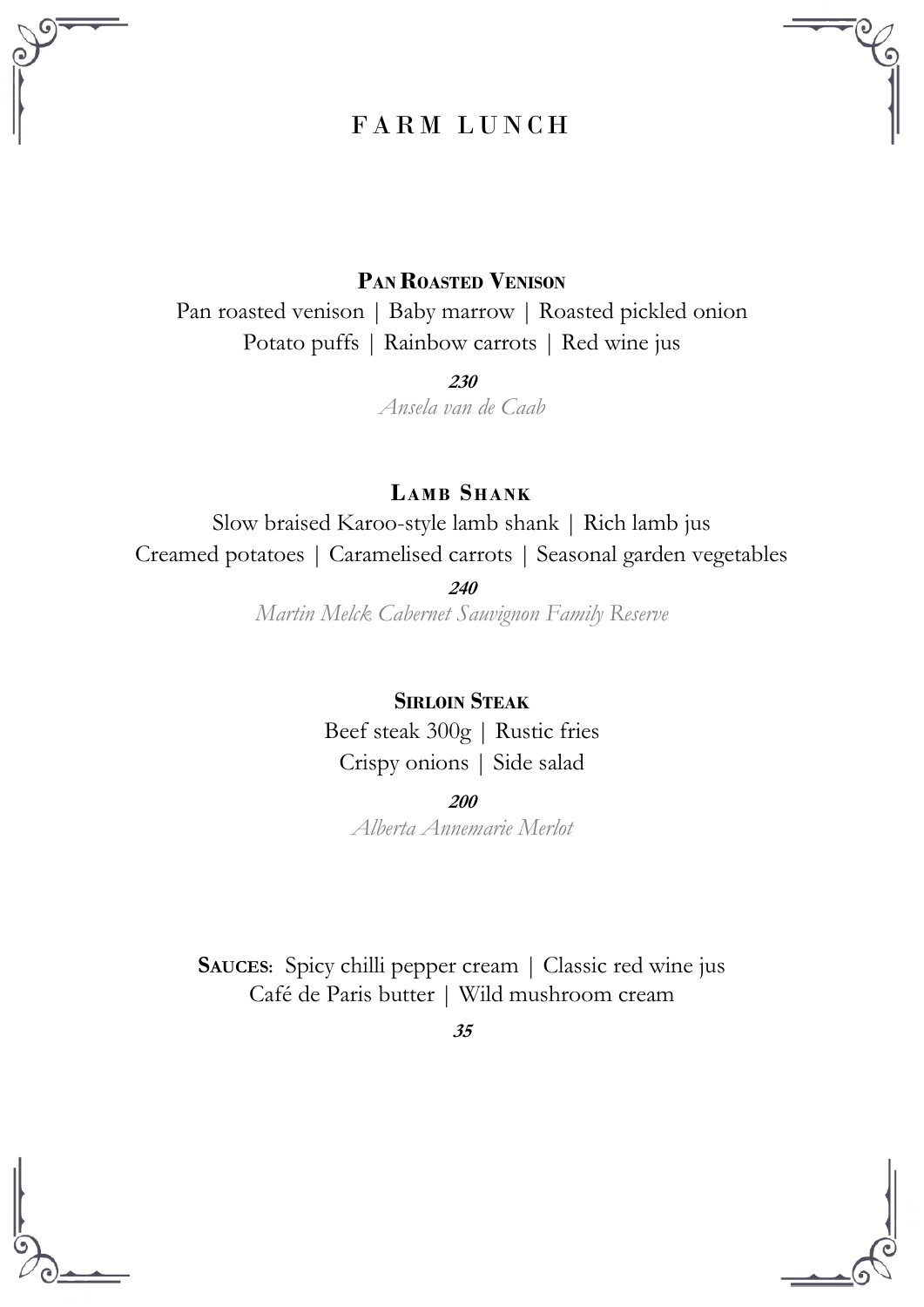# D E S S E R T S



#### **DEEP FRIED APPL E CIG ARS**

Vanilla Ice Cream | Caramel Sauce Spiced apple and raisin cigars

> **95** *Amber Forever*

# **HAZELNUT BELGIA N CHOCOLATE TART**

Chantilly cream | Red wine poached berries Decadent chocolate tart | Berry coulis

> **85** *Ben Prins Cape Vintage*

# **BAK ED CAM EM BERT**

Spicy chardonnay poached pear halves Locally produced camembert

> **95** *Amber Forever*

*Add a tasting portion of Amber Forever or Ben Prins Cape Vintage* 



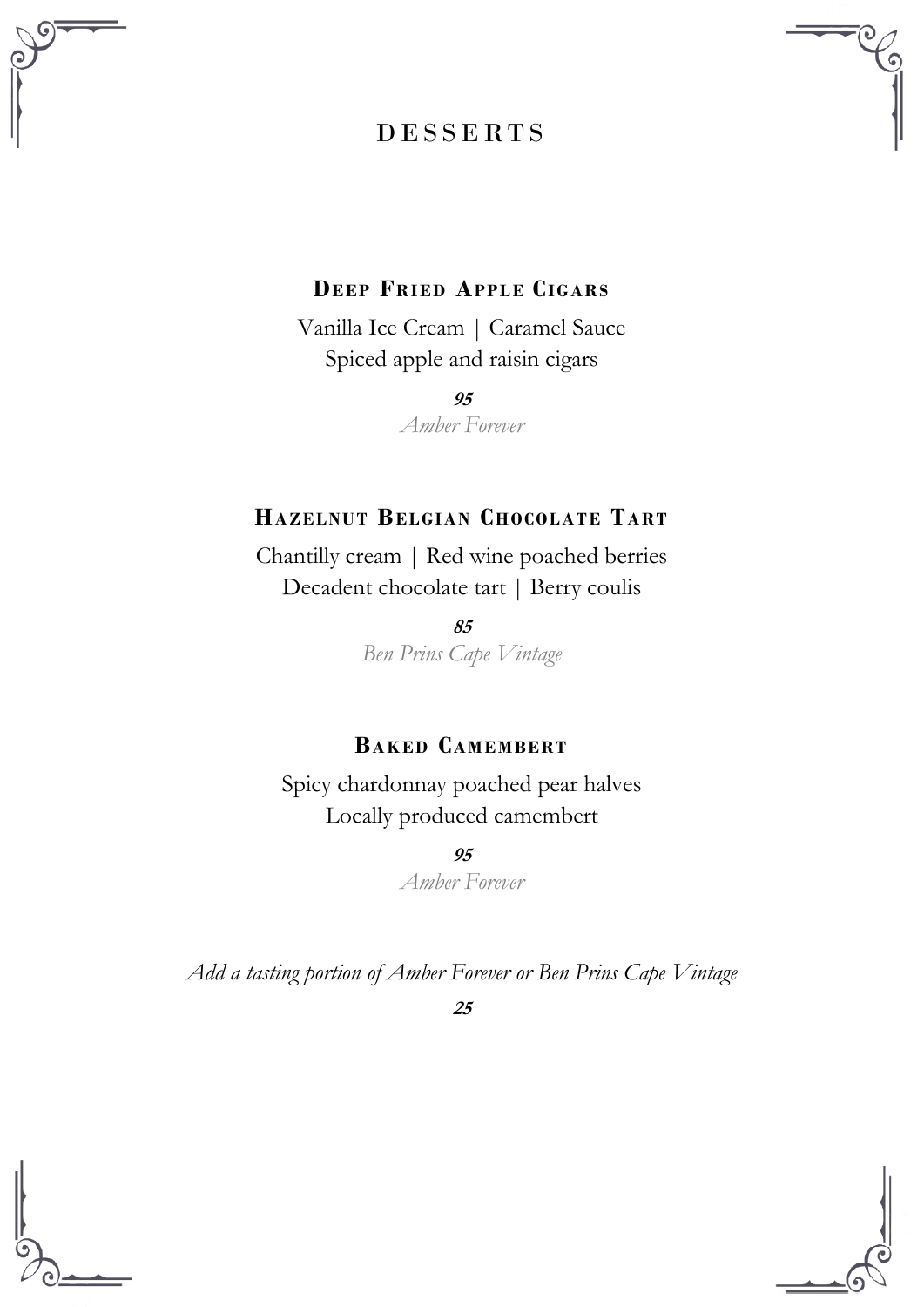

## KIDDIES SELECTION ( *U N D E R 1 2 ' S O N L Y* )

### **CHICK EN STR IPS & CHIPS**

Crispy | Yummy

**70**

**BEEF BOLO GNAIS E**

Classic bolognaise mince | Spaghetti

**75**

# **VANILLA ICE CREAM**

Served with cookie crumble | What can go wrong?



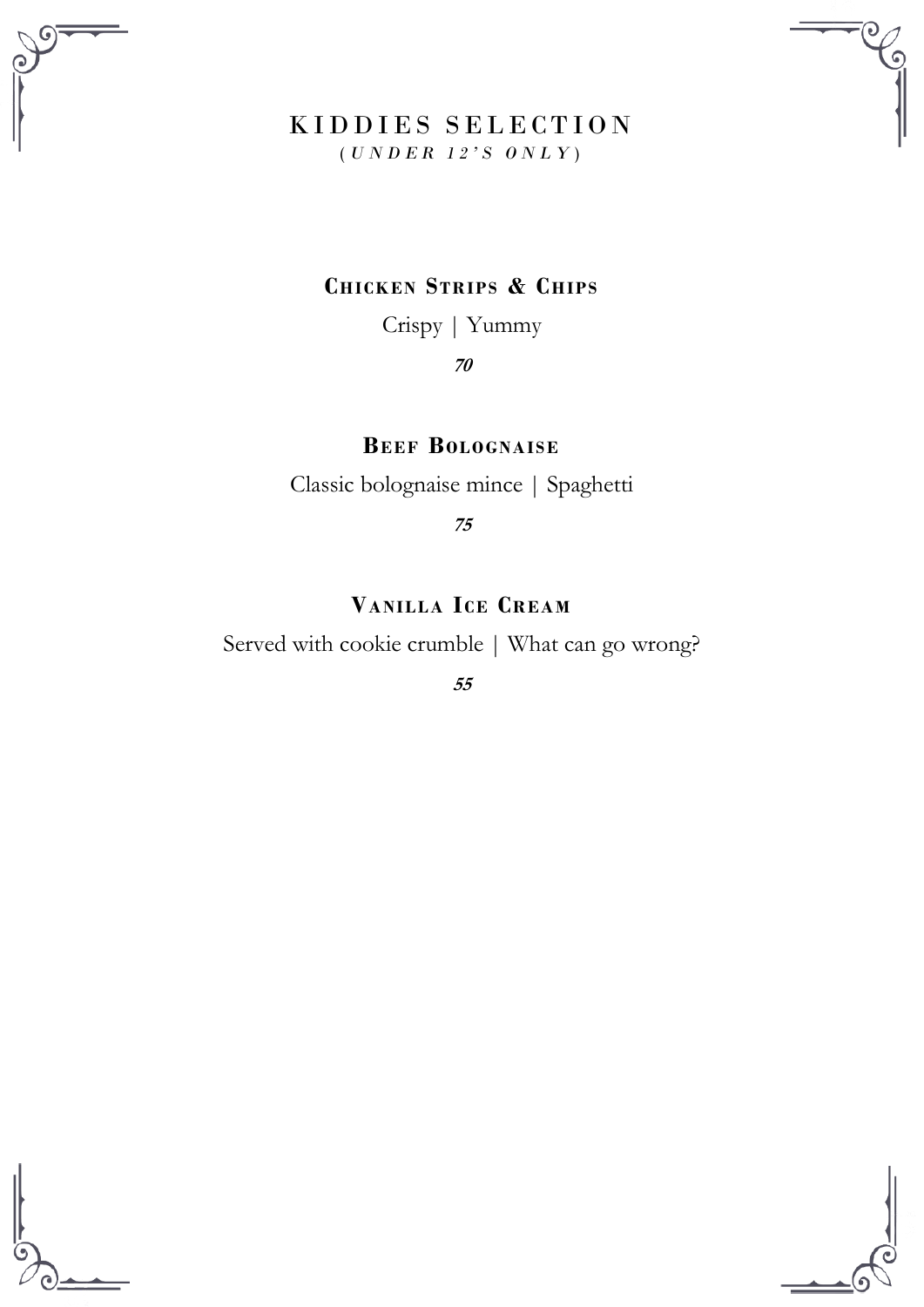# MURATIE WINE SELECTION

| SPARKLING WINES                                |            |     |
|------------------------------------------------|------------|-----|
| Lady Alice MCC                                 | 240        | 80  |
|                                                |            |     |
| WHITE WINES                                    |            |     |
| Muratie Melck's Sauvignon Blanc                | 125        | 55  |
| Isabella Chardonnay                            | 230        | 70  |
| Laurens Campher Blended White                  | 210        | 70  |
|                                                |            |     |
| DRY ROSE                                       |            |     |
| Johanna Rosé                                   | 125        | 55  |
|                                                |            |     |
| <b>RED WINES</b>                               |            |     |
| Muratie Melck's Blended Red                    | 145        | .55 |
| Mr May Grenache Noir - Release June            | 245        | 80  |
| Muratie Mourvèdre – Limited release            | 245        | 80  |
| Alberta Annemarie Merlot                       | <i>200</i> | 70  |
| Ronnie Melck Shiraz                            | 235        | 80  |
| Martin Melck Cabernet Sauvignon                | 275        | 85  |
| George Paul Canitz Pinot Noir                  | 370        | 125 |
| Martin Melck Cabernet Sauvignon Family Reserve | 680        | 235 |
| Ansela van de Caab                             | 585        | 190 |
|                                                |            |     |
| FORTIFIED WINES                                |            |     |
| Amber Forever                                  | 160        | 50  |
| Ben Prins Cape Vintage Port                    | 295        | 50  |
|                                                |            |     |

൭

 $_{\odot}$ ໌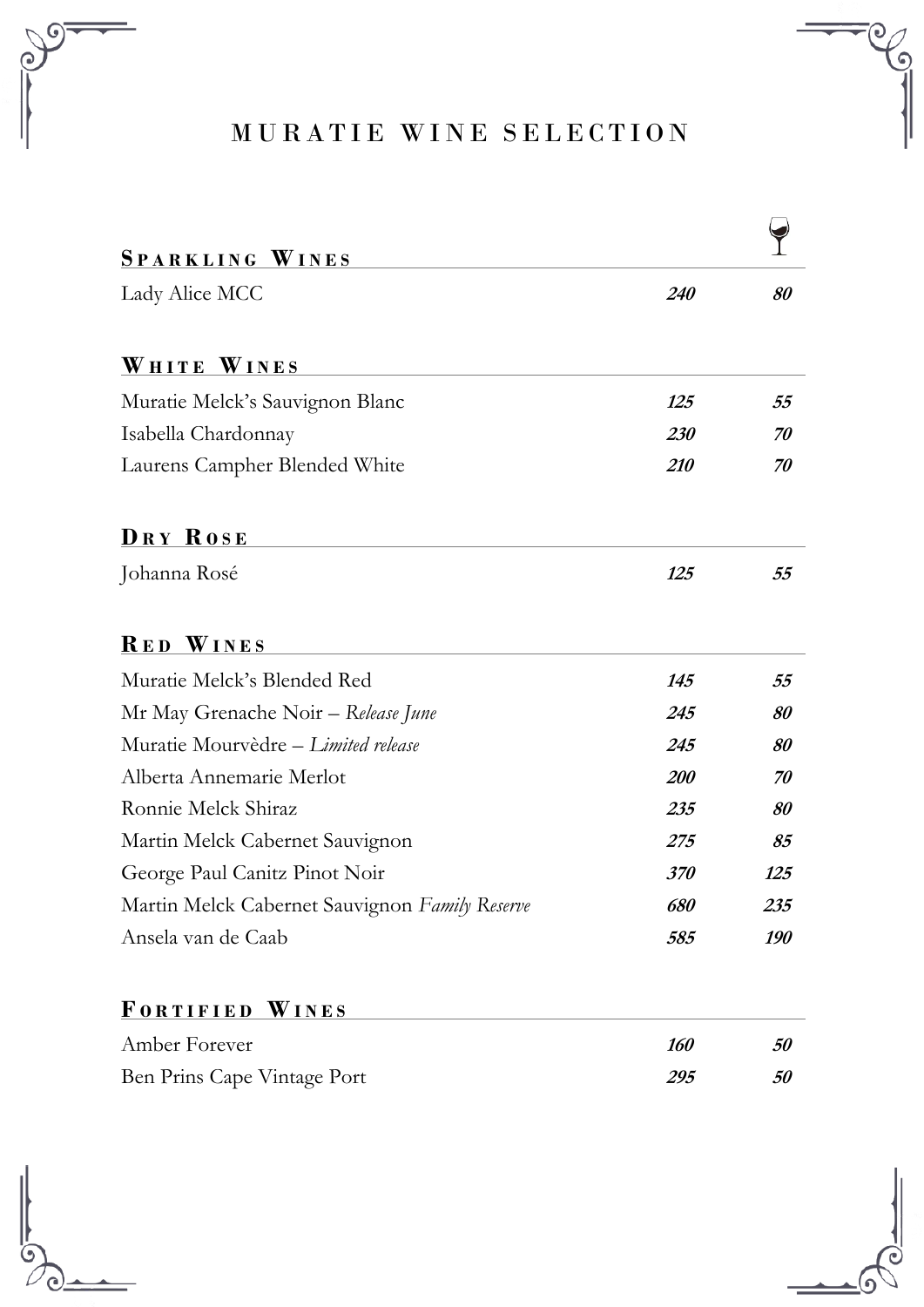# MURATIE VINTAGE WINE SELECTION

### **P R E M I U M W I N E S**

| Alberta Annemarie Merlot 2008        | <i><b>410</b></i> |
|--------------------------------------|-------------------|
| Ronnie Melck Shiraz 2011             | <i>400</i>        |
| Martin Melck Cabernet Sauvignon 2007 | 585               |

# $$

| George Paul Canitz Pinot Noir 2008       | 770        |
|------------------------------------------|------------|
| Ansela van de Caab 2011                  | 1179       |
| Ansela van de Caab 2017                  | <i>700</i> |
| Ronnie Melck Syrah Family Selection 2013 | 805        |

*Please ask for the vintage wine black board special from your waitron*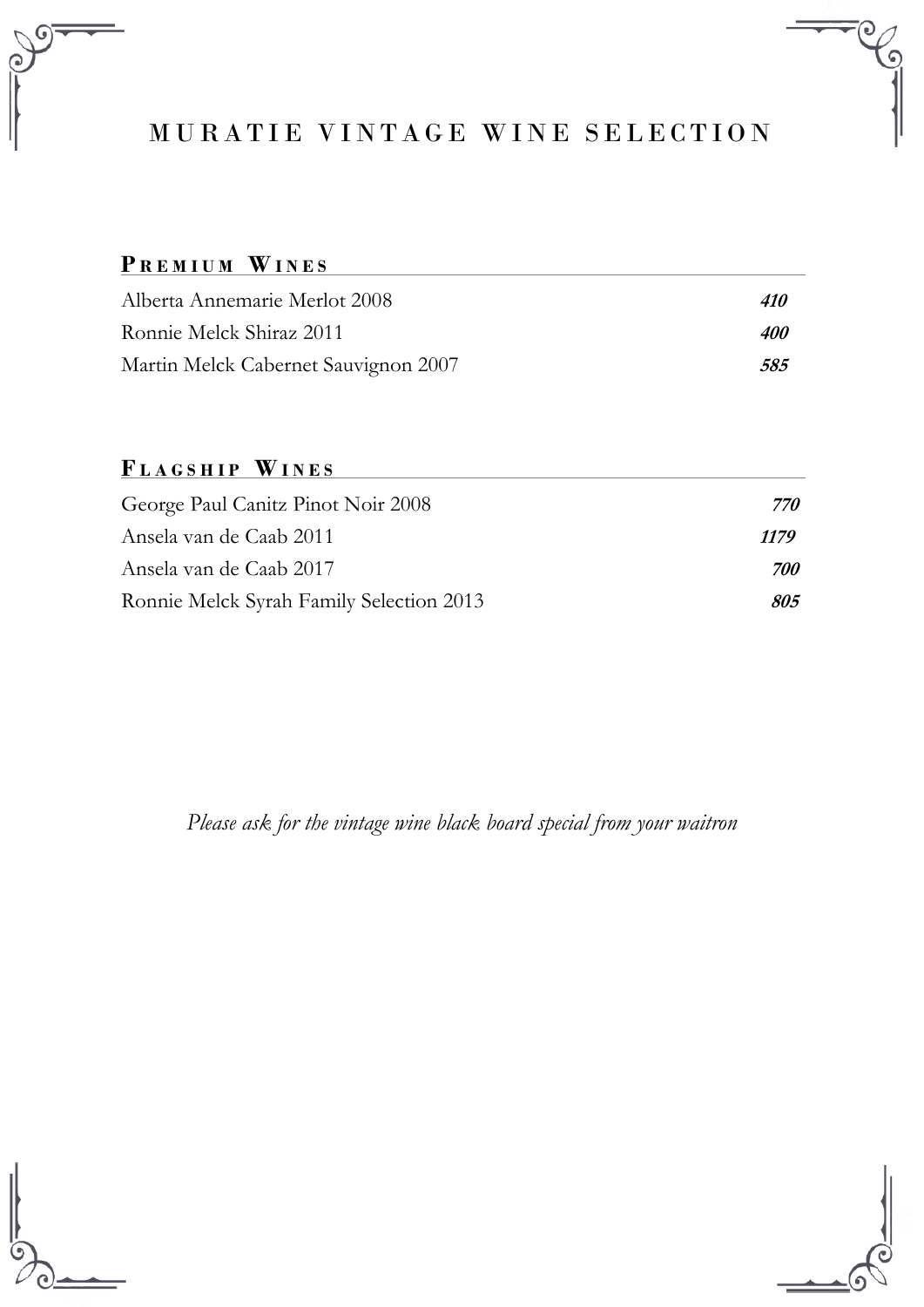

# HOT BEVERAGES

٢c

| Americano   Espresso   Macchiato   Latte | 30  |
|------------------------------------------|-----|
| Cappuccino                               | .35 |
| <b>Hot Chocolate</b>                     | 35  |
| Red Cappuccino                           | 35  |
| Tea                                      | 25  |

### CRAFT BEER

| Local Craft Beer        | 50 |
|-------------------------|----|
| Please ask your waitron |    |

# COLD BEVERAGES

| Soft drinks                    | 25          |
|--------------------------------|-------------|
| Appletiser   Grapetiser        | 30          |
| Iced Tea                       | 25          |
| 750 ml Water Sparkling & Still | $30 \times$ |
| 350 ml Water Sparkling & Still | $15$ $\geq$ |

#### محد

*Our glass bottles are recycled on site to lower our carbon footprint. Please do not remove from premises.*